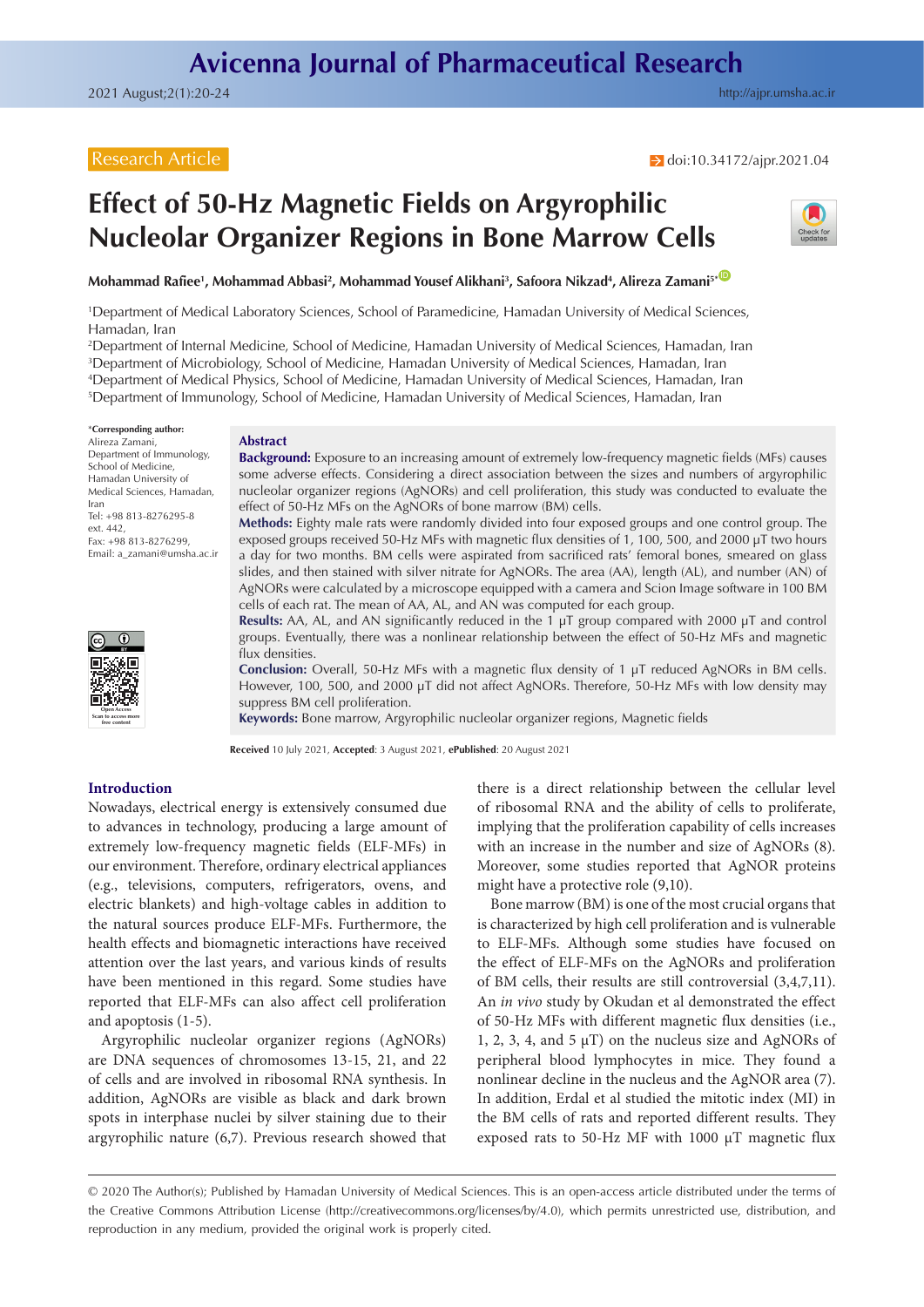density for one day (4 hours, as an acute-exposed group) and 45 days (4 h/day, as a long-term-exposed group). Their results revealed that MI in BM cells significantly decreased in acute- and long-term-exposed groups compared with controls. However, there was no significant change between the above-mentioned groups (11). Another *in vitro* study addressed various magnetic flux densities of ELF-MFs on the proliferation of human breast cancer cells (BT-20), and the results indicated a nonlinear decrease in cell proliferation (3). In contrast, a study investigated the effect of continuous whole-body exposure of newborn rats to 50-Hz MF with 500 μT magnetic flux density and reported a nearly three-fold increase in the MI of the exposed BM cells (4).

Therefore, this study aimed to evaluate the AgNORs (i.e., area, length, and number) of BM cells following exposure to various flux densities of 50-Hz MFs.

# **Materials and Methods**

# *Animals*

Eighty albino Wistar eight-week-old male rats were purchased from the animal facilities of Hamadan University of Medical Sciences, Hamadan, Iran. The rats were randomly separated into four exposed groups and one control group each containing 16 rats. The rats were kept in plastic cages in an air-conditioned lab at a temperature of 22℃ and relative humidity of about 60%. After one week of adaptation, the exposed groups were treated in the middle of solenoids producing 1, 100, 500, and 2000 µT magnetic flux densities at 50-Hz MFs from 8-10 am for two months. The controls were also placed in a solenoid when it was unplugged. To activate BM cells, all the rats received human serum albumin. The rats were fed with standard food pellets and drank tap water *ad libitum* (12-16). The protocol of the study was compliant with the national guidelines for using animals and was approved by the Ethics Committee of Hamadan University of Medical Sciences, Hamadan, Iran (Code: UMSHA/P/16/35/9/6829).

## *50-Hz MF Exposure Systems*

Exposure units (solenoids) were designed using 200 cm length and 20 cm radius of polyvinyl chloride cylinders by an electrical engineer (Microsystem Company Hamadan, Iran). The cylinders were coiled with two millimeters (in diameter) of copper wires. The solenoids could produce magnetic flux densities of 1, 100, 500, and 2000  $\mu$ T by adjusting different electric currents (0.2, 0.7, 2, and 3 A), electrical voltages (2.7, 6, 37, and 88 V), and turns of wires (600, 600, 1200, and 1200), respectively. All systems were connected with the 50-Hz frequency of power supplies. The rats were placed in the middle of the solenoids in their plastic cages. An ELF-MF Survey Meter (HI-3604, Holaday Ind., USA) was used to measure magnetic flux densities. The background magnetic flux densities in the

animal and experimental labs were  $0.07 \pm 0.03$ , and  $0.09 \pm$ 0.04 µT, respectively (12-16).

# *AgNOR Staining*

All the rats were weighed and sacrificed, and femoral bones were separated from the rats' legs and washed in normal saline. BM cells were extracted and smeared on glass slides. The smears were then labeled and fixed with methanol. Silver nitrate  $(AgNO<sub>3</sub>)$  staining of nucleolar organizer regions was performed as described before (17). Briefly, two volumes of aqueous silver nitrate 50% were mixed with one volume of gelatin 2% (prepared in formic acid 1% v/v) to make silver nitrate staining solution. The samples were stained with freshly prepared staining solution for 15 minutes at 37° С and in a dark place. After staining, the slides were rinsed with deionized water, dried, and mounted with Canada balsam (17).

# **Image Analysis**

A light microscope equipped with a high-resolution lens (magnification=1000X) and a digital camera (Euromex, Holland) was used to capture the images of BM cells. All the captured images were saved as tagged image file format with the same sizes and resolutions [\(Figure 1\)](#page-1-0). The area, length, and number of AgNORs were calculated by Scion Image Software (Version Beta 4.0.2, Scion Corporation, USA) in 100 BM cells for each rat. AA and AL were presented as pixels ranging from 0 (for white) to 255 (for black). Then, the mean of AA, AL, and AN was computed for each group (17,18).

### *Statistical Analysis*

The results are presented as a mean ± standard deviation. A one-way analysis of variance (ANOVA) test was used to

<span id="page-1-0"></span>

**Figure 1.** AgNOR Patterns in Bone Marrow Cells. *Note*. AgNOR: Argyrophilic nucleolar organizer regions. The cytoplasm of the cells is unclear. The nuclei of cells are observed with different sizes and pale-red colors. AgNORs appear as small black and dark brown intranuclear dots in the cells. Some cells contain more than one AgNORs (Magnification =1000X).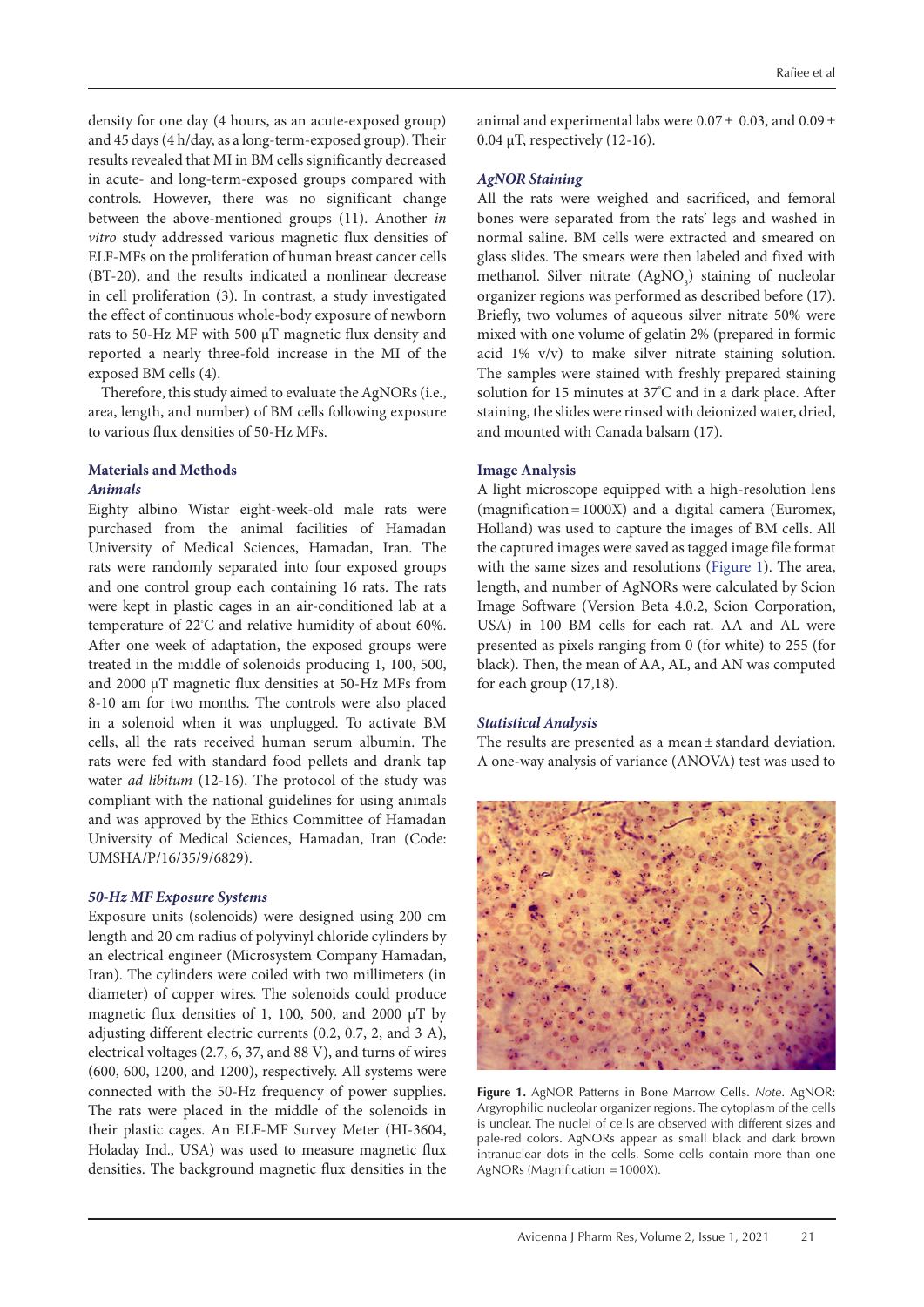compare the mean of AA, AL, and AN among the groups. Further, the least significant difference (LSD) test was applied to compare the AA, AL, and AN between the two groups. A regression analysis was performed to calculate the relationship between the densities and the amounts of AA, AL, and AN. A  $P < 0.05$  was considered significant, and finally, SPSS (version 16) was used for data analysis.

#### **Results**

During the exposure period, two rats died from 1 and 500 µT groups. The one-way ANOVA analysis of AA, AL, and AN data demonstrated statistically significant differences among the groups. The analysis of complementary LSD test between each two groups demonstrated that the exposure of rats to 1 µT of 50-Hz MFs caused a reduction in the mean of AA (21.5 $\pm$ 6×10<sup>3</sup> pixels), AL (8.6 $\pm$ 2×10<sup>3</sup> pixels), and AN (238.6 $\pm$ 5) compared with AA (27.4 $\pm$ 5 $\times$ 10<sup>3</sup> pixels, *P*=0.003), AL (10.3±1×103 pixels, *P*=0.029), and AN (288.9 $\pm$ 5, *P*=0.013) in 2000  $\mu$ T, as well as AA  $(26.0 \pm 5 \times 10^3 \text{ pixels}, P = 0.024)$ , AL  $(10.8 \pm 2 \times 10^3 \text{ pixels}, P = 0.024)$ *P*=0.005), and AN (297.7±5, *P*=0.004) in the control group ([Table 1](#page-2-0)). The statistical analysis of data did not support such differences in AA, AL, and AN in 100, 500, and 2000 µT groups.

Regression analysis also showed that the amount of the AgNOR index (i.e., AA, AL, and AN) sharply decreased in the 1 μT group. However, the effect was neutralized and reached the level of control in 2000 μT [\(Figure 2](#page-3-0)) by an increase in magnetic flux density. Therefore, it seems that exposure of rats to the magnetic flux density of  $1 \mu$ T of 50-Hz MFs suppresses the proliferation of BM cells. However, magnetic flux densities of 100, 500, and 2000 µT did not affect AgNORs compared to controls.

### **Discussion**

The results of this study revealed that exposure of rats to 50-Hz MFs with different magnetic flux densities (i.e., 1,

<span id="page-2-0"></span>**Table 1.** Effect of 50-Hz MFs With Different Magnetic Flux Densities on AA, AL, and AN of BM Cells

| <b>Groups</b>          | No. of<br>Rats | No. of<br>Cells/Rat <sup>a</sup> | AA<br>$(103$ Pixels) | AL.<br>$(103$ Pixels) | AN<br>(N <sub>0</sub> ) |
|------------------------|----------------|----------------------------------|----------------------|-----------------------|-------------------------|
| Control                | 16             | 100                              | $26.0 + 5$           | $10.8 + 2$            | $297.7 + 5$             |
| 1 μΤ                   | 15             | 100                              | $21.5+6^b$           | $8.6 + 2$             | $238.6 + 5$             |
| $100 \mu T$            | 16             | 100                              | $25.0 + 5$           | $10.1 + 2$            | $276.5 + 6$             |
| $500 \mu T$            | 15             | 100                              | $247+4$              | $9.4 + 1$             | $272.1 + 6$             |
| $2000 \mu T$           | 16             | 100                              | $27.4 + 5$           | $10.3 + 1$            | $288.9 + 5$             |
| $P$ value <sup>*</sup> |                |                                  | 0.048                | 0.046                 | 0.045                   |

*Note*. LSD: Least significant difference; ANOVA: Analysis of variance; BM: Bone marrow; AgNOR: Argyrophilic nucleolar organizer region.

**<sup>a</sup>**AgNORs were measured in 100 analyzable nuclear images of BM cells for each rat. Then, the mean of AA, AL, and AN were calculated for each group. **b** Results are presented as the mean±standard deviation. \*One-way ANOVA test was used to compare the mean of AA, AL, and AN among all experimental groups. LSD test was also applied to compare AA, AL, and AN between the two groups. *P* values <0.05 in statistical analyses were considered significant.

100, 500, and 2000  $\mu$ T) two hours a day for two months only decreased AA, AL, and AN in the group of 1 µT.

AA, AL, and AN, which are indicators of the size and number of AgNORs, sharply decreased in 1 µT and then increased at magnetic flux densities of 100 to 2000 µT and reached the control level, representing that the BM proliferation is inhibited in 1 µT. There are some *in vivo* and *in vitro* studies about the effect of MFs on the AgNORs and proliferation of cells (3,4,7,11). Similarly, Okudan et al investigated the effect of ELF-MFs on the AgNORs in 120 Swiss albino mice. They exposed mice to 1, 2, 3, 4, and 5 μT of 50-Hz MFs for 40 days. Based on the results, a significant decline was observed in the AgNORs of the 1 μT group while there was no statistically significant difference in the groups that were exposed to higher magnetic flux densities compared with the controls (7). In another *in vivo* study, Erdal et al exposed Wistar rats to 50-Hz -ELF-MFs with 1000 μT magnetic flux density for four hours or 45 days and found a significant decrease in the MI of BM cells in both exposed groups compared with the controls (11).

Likewise, Park et al performed another experiment with similar results to this work and concluded that the effects of ELF-MFs on cell proliferation were inversely related to magnetic flux density, and the impact could be neutralized in the upper magnetic flux density. They evaluated the *in vitro* effect of intermediate frequency (200 Hz-10 kHz) on the proliferation of BT-20. BT-20 cell cultures were exposed to a range of magnetic flux densities from 3 to 7 mT for 72 hours. They found that the cell proliferation rate decreased by about 40% due to 5-mT exposure. Nevertheless, the exposed cells to 7 mT did not reveal any reduction of proliferation (3). However, Rageh et al. studied the effect of whole-body exposure of newborn rats to 50-Hz MF with a density of 500 μT for 30 days on the MI of BM cells observed about three-fold higher MI in the BM cells of exposed animals compared with the controls (4).

According to the results of this study and some other reports, there is a reduction in the size and count of AgNORs in 1 μT of 50-Hz MFs which is closer to magnetic flux density that we may be exposed to in our ordinary life compared with 100, 500, and 2000  $\mu$ T (19). Based on the findings of Eroz et al, no change in AgNORs in higher magnetic flux density groups can be due to the protective roles of AgNOR. They reported that all living cells protect their conditions by AgNOR proteins that have protective roles in the structure and function toward dangerous agents (9).

According to some studies (20-22), a possible mechanism that may describe the difference between high and low magnetic flux densities of 50-Hz -MF on BM cell proliferation is that in higher densities, cells sense 50- Hz MFs as a robust stressor and express stress proteins such as heat shock proteins (HSPs). These proteins act as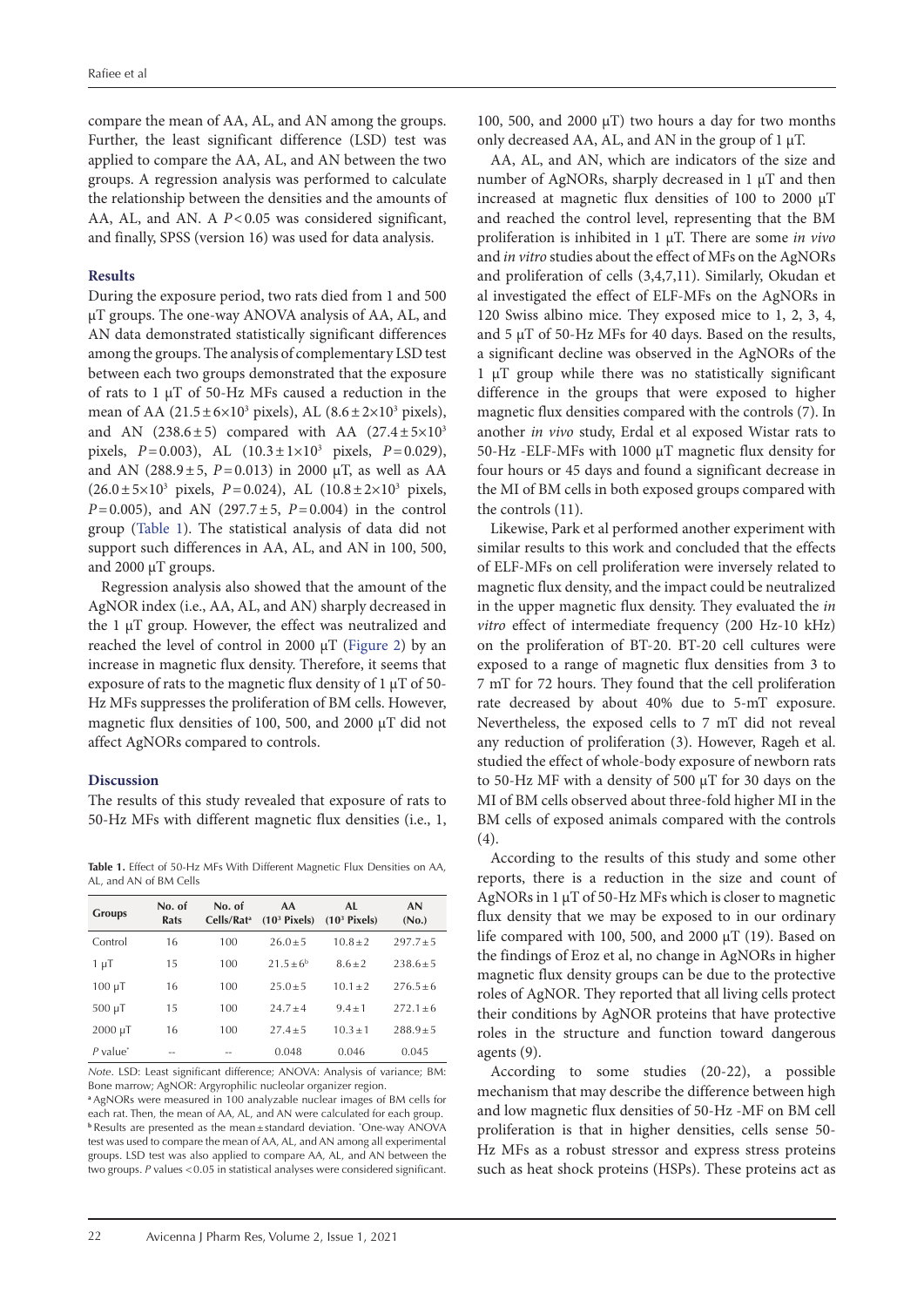<span id="page-3-0"></span>

**Figure 2.** Correlation of AA, AL and, AN with an increase in the magnetic flux densities of 50-Hz MFs. *Note*. MF: Magnetic fields. A curve estimation analysis was performed to evaluate the correlation of AA, AL, and AN with the increase of the magnetic flux densities from 1 to 100, 500, and 2000 μT. There were regression correlations (cubic model) among AA, AL, and AN with the magnetic flux densities.

molecular chaperones and protect the cells from apoptosis. For example, HSP70 is one of the powerful anti-apoptotic proteins that can be expressed during stress.

In one *in vitro* experiment, exposure of murine femoral BM cells to 50-Hz MFs with a magnetic flux density of 80 mT showed suppression in cell division and differentiation of granulocyte-macrophage progenitors. Therefore, it can be proposed that hemopoietic cells might be a target for the detrimental effect of 50-Hz MFs (23). In another *in vitro* study, Huang et al attempted to determine the molecular mechanism of cell division inhibition by ELF-MF. To this end, they exposed a human immortalized epidermal keratinocyte cell line to a magnetic flux density of 1.5 mT of 60-Hz MF for 144 hours. Protein expression analysis demonstrated a G1 phase arrest of the cells, an increased activity of the ATM/Chk2 signaling, and a higher level of p21 protein (6).

Accordingly, 50-Hz MFs decrease AgNORs at the magnetic flux density of  $1 \mu$ T, which may represent the inhibition of proliferation in BM cells. However, 50-Hz

MFs with higher magnetic flux densities of 100, 500, and 2000 µT did not affect the AgNORs and proliferation of BM cells. Thus, the impact of 50-Hz MFs on BM cell proliferation could be inversely associated with the density of the magnetic field.

#### **Authors' Contributions**

Conceptualization: AZ, MA, and MR; Method: AZ, MA, and MR; Software: AZ; Validation: AZ, MYA, and SN; Formal Analysis: AZ, and MR; Investigation: MR; Resources: AZ; Data Curation: AZ and SN; Writing-Original Draft Preparation: AZ, and MR; Writing–Review& Editing, AZ, and SN; Visualization: AZ; Supervision: AZ and MYA; Project Administration: AZ and MR; Funding Acquisition: AZ.

#### **Conflict of Interests**

The authors report no conflict of interests.

#### **Acknowledgement**

This investigation was supported by the Vice-Chancellor for Research and Technology of Hamadan University of Medical